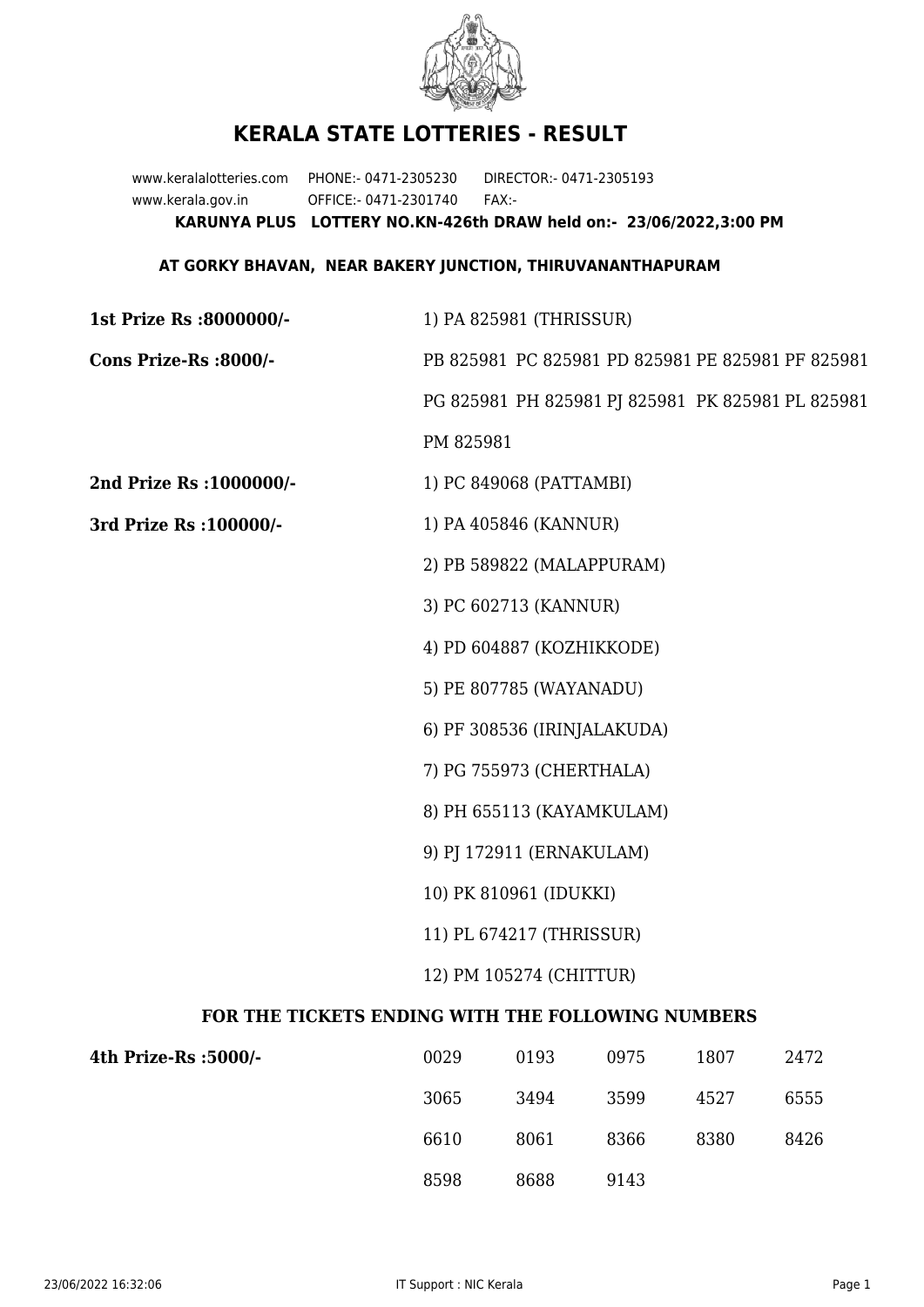| 5th Prize-Rs : 1000/- | 0025 | 0141 | 0830 | 0935 | 1014 |
|-----------------------|------|------|------|------|------|
|                       | 1061 | 1583 | 1815 | 1951 | 2076 |
|                       | 2142 | 2152 | 2171 | 2518 | 3382 |
|                       | 3476 | 3614 | 4224 | 4570 | 5297 |
|                       | 5467 | 5608 | 5613 | 5887 | 6151 |
|                       | 6304 | 6327 | 7088 | 7287 | 7659 |
|                       | 7821 | 8102 | 8222 | 9200 |      |
| 6th Prize-Rs :500/-   | 0028 | 0111 | 0162 | 0198 | 0226 |
|                       | 0274 | 0370 | 0424 | 0455 | 0460 |
|                       | 0639 | 0717 | 0739 | 0753 | 1019 |
|                       | 1035 | 1059 | 1280 | 1281 | 1405 |
|                       | 1660 | 2172 | 2499 | 2528 | 3211 |
|                       | 3377 | 3479 | 3495 | 3994 | 4004 |
|                       | 4034 | 4214 | 4253 | 4420 | 4468 |
|                       | 4894 | 4974 | 5045 | 5129 | 5161 |
|                       | 5194 | 5201 | 5344 | 5446 | 5526 |
|                       | 5541 | 5615 | 5778 | 5850 | 5942 |
|                       | 5961 | 5985 | 6116 | 6147 | 6361 |
|                       | 6763 | 6803 | 6859 | 6910 | 7042 |
|                       | 7139 | 7178 | 7727 | 7765 | 7842 |
|                       | 7847 | 8049 | 8093 | 8276 | 8371 |
|                       | 8590 | 8674 | 8713 | 8756 | 8934 |
|                       | 9074 | 9194 | 9251 | 9303 | 9630 |
| 7th Prize-Rs : 100/-  | 0094 | 0164 | 0210 | 0284 | 0572 |
|                       | 0647 | 0761 | 0776 | 0855 | 0988 |
|                       | 0992 | 1063 | 1077 | 1136 | 1182 |
|                       | 1209 | 1410 | 1587 | 1604 | 1614 |
|                       | 1627 | 1700 | 1756 | 1781 | 1826 |
|                       | 1833 | 1919 | 2049 | 2075 | 2173 |